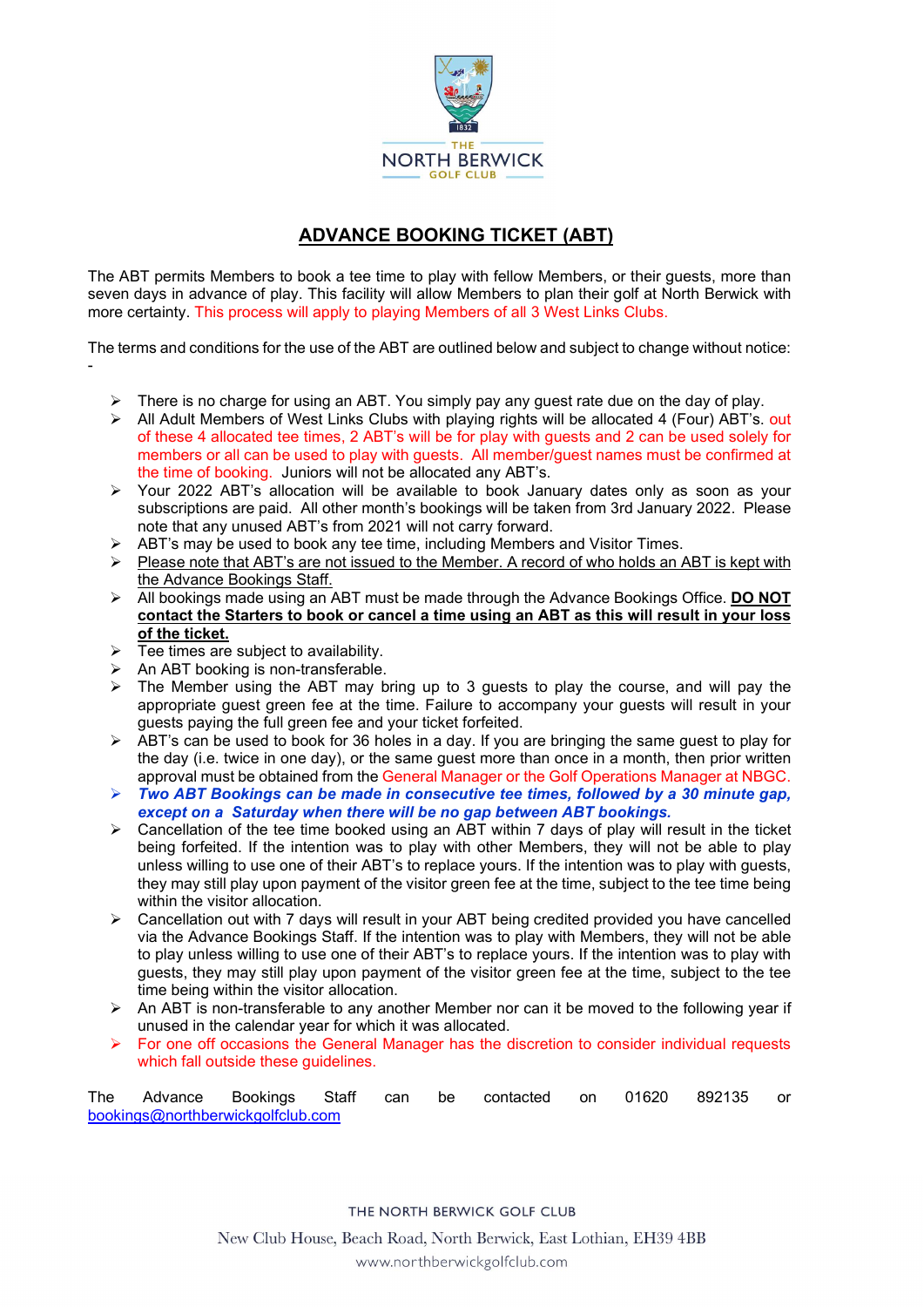## Advance Booking Ticket Frequently Asked Questions

- 1. Can I use an ABT as part of a large party? Yes, you may book one tee time using an ABT and for any other tee times booked the full visitor green fee will be charged.
- 2. What if I wish to contact the Advance Bookings Office at weekends? The Advance Booking Office is open weekdays from 8:00am to 4:00pm Monday, Wednesday & Friday and from 9:00am to 5:00pm Tuesday & Thursday. Out with these times you should email them – bookings@northberwickgolfclub.com - do not ask the Starters to book an ABT as the booking will be cancelled and you will lose your ABT.
- 3. I like to play with 3 Members on a Monday afternoon at 2:00pm. Will we be able to use our ABT's to book that tee time every week? 2 ABTs can be used for this (see point 2 of terms and conditions) for each member involved. Please

note that the person who books the tee time must play in that time, otherwise the booking is cancelled unless the fellow members have an ABT they can use.

- 4. Can I use an ABT to book a Members Tee Time? Yes, from 07:10 hours each weekday(subject to daylight) – 7.10, 7.20, 7.50, 8.00, 8.30, 8.40, 9.10, 9.20, 9.50, 10.00, 10.30, 10.40 Saturdays – no restrictions Sundays, visitor times, etc – Any 2 times **together** followed by a 30 minute gap.
- 5. What happens if I book a tee time using an ABT and am unable to play due to other circumstances?

 If you notify us within 7 days of the date of play, the booking will be cancelled and you will forfeit the AB. If the intention was to play with other Members, they will only be allowed to play at that time if they have an ABT they can use to replace the cancelled one. If bringing guests they will be able to play paying the full visitor green fee at the time and subject to the tee time being within the visitor allocation. If you notify us out with the 7days, your ABT will be credited. If the intention was to play with other Members, they will only be allowed to play at that time if they have an ABT they can use to replace the cancelled one. If bringing guests they will be able to play paying the full visitor green fee at the time, subject to the tee time being within the visitor allocation.

6. What happens if the course closes during the round/ is closed before teeing off?

 The course will only close due to inclement weather. If you have already teed off and played up to and including 14 holes, you will have your ABT credited back to your account along with any guest fees refunded. If you have played 15 or more holes the ABT will not be credited nor any fees paid refunded. If you have not yet teed off a full credit of the ABT will be made and any guest fees refunded.

If in doubt, please ask the Advance Bookings Staff who will be happy to advise you.